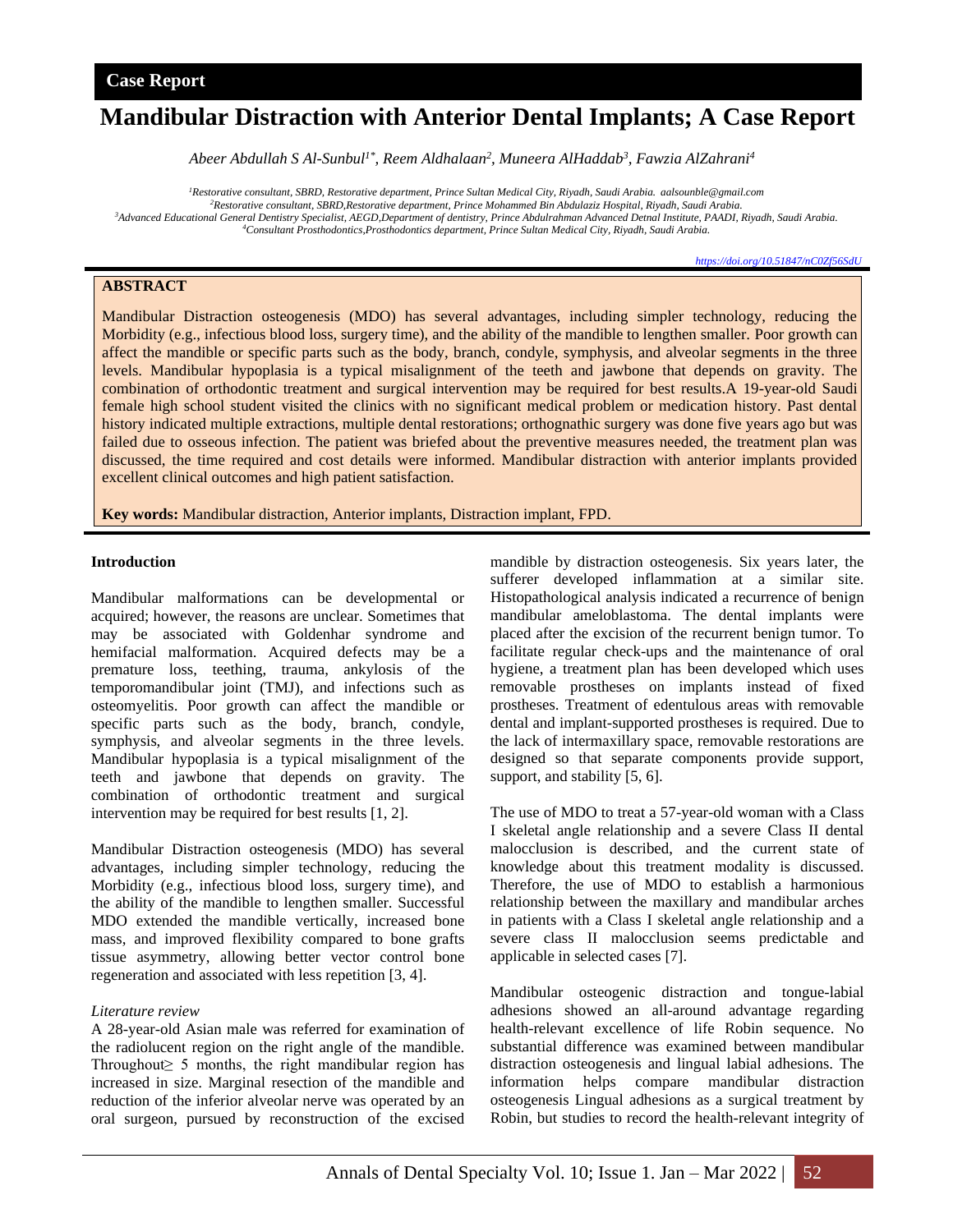life on more extensive Robin sequences. The queue is needed to determine which program is ideal for consequence babies [8].

A 22-year-old male was introduced with a bad front bite paired with a 1.3cm front bite. Increase the angle of the maxillary-mandibular plane and increase the height of the lower face. Multidisciplinary therapy uses the segmented mandibular distraction to flatten the curvature of Spee in front of the posterior maxilla of Le Fort I impact [9].

#### *Case-report*

*History:* A 19-year-old Saudi female high school student visited the clinics with no significant medical problem or medication history. Past dental history indicated multiple extractions, multiple dental restorations; orthognathic surgery was done five years ago but was failed due to osseous infection. However, no bleeding tendency was recorded after extraction/surgery. The chief complaint of the patient was to replace her lower missing teeth. Regarding the history of the chief complaint, her mandibular teeth were extracted due to a severe osseous infection following an orthognathic surgery 5 years ago. She was seen in the screening clinic two months before her initial SBARD visit.

*Patient overview and examinations:* As far as her attitude was concerned, she was an exacting patient according to the House classification. She was cooperative and showed a positive attitude towards improving her oral hygiene as well as diet. Moreover, she was willing to come regularly to her appointments. Regarding her oral hygiene, she did not use a toothbrush or any other cleaning method with her plaque, and the bleeding index is 50.22% and 44% respectively. Extra-oral examination showed the skin, lips, eyes, TMJ, mandibular movements to be within normal limits. Regarding her intra-oral examination, she was at moderate risk as far as generalized caries were concerned, the presence of yellow-brown stains in general, and the existence of generalized supra and subgingival calculus. Her periodontium showed generalized blunt interdental papilla, with swollen rolled edematous margins and bleeding upon probing. Generalized probing depth was 2- 3mm with the absence of mobility and furcation involvement **(Figures 1a-1e)**. Radiographs were also taken **(Figures 2a-2g)**.

Occlusion was examined and resulted in Class I skeletal relationship with labially inclined #21 and rotated #22 alongside open-bite in the premolar region. \



a) Lower arch



b) left lateral view



c) right lateral view



d) frontal view



e) palatal view **Figure 1.** Pre-treatment photographs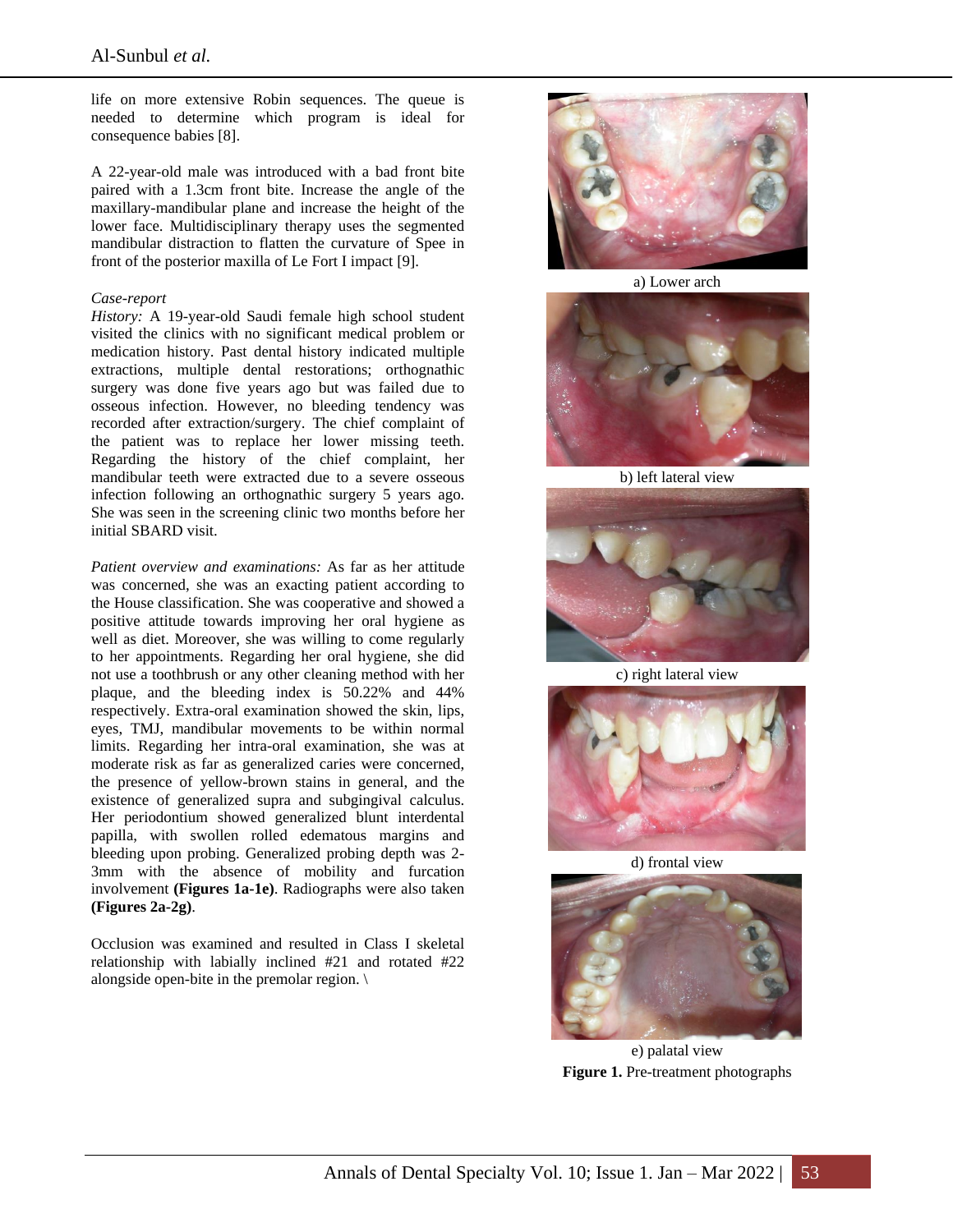

a) Cephalometric



b) OPG



c) periapical 1



d) periapical 2



e) periapical 3



f) periapical 4



g) bitewing **Figure 2.** Pre-treatment radiographs

*Phase I (Preventive treatment):* The patient was briefed about the preventive measures needed, the treatment plan was discussed, the time required and cost details were informed. Mounting of diagnostic casts was done and soft tissue management, which included patient motivation and education, oral hygiene instructions, dental scaling and polishing, and fluoride application. Finally, dietary advice was given by providing a healthy diet plan.

*Phase II (Endodontic therapy):* Root canal therapy for tooth # 35, #36, and #46 were done **(Figures 3a-3c)**.



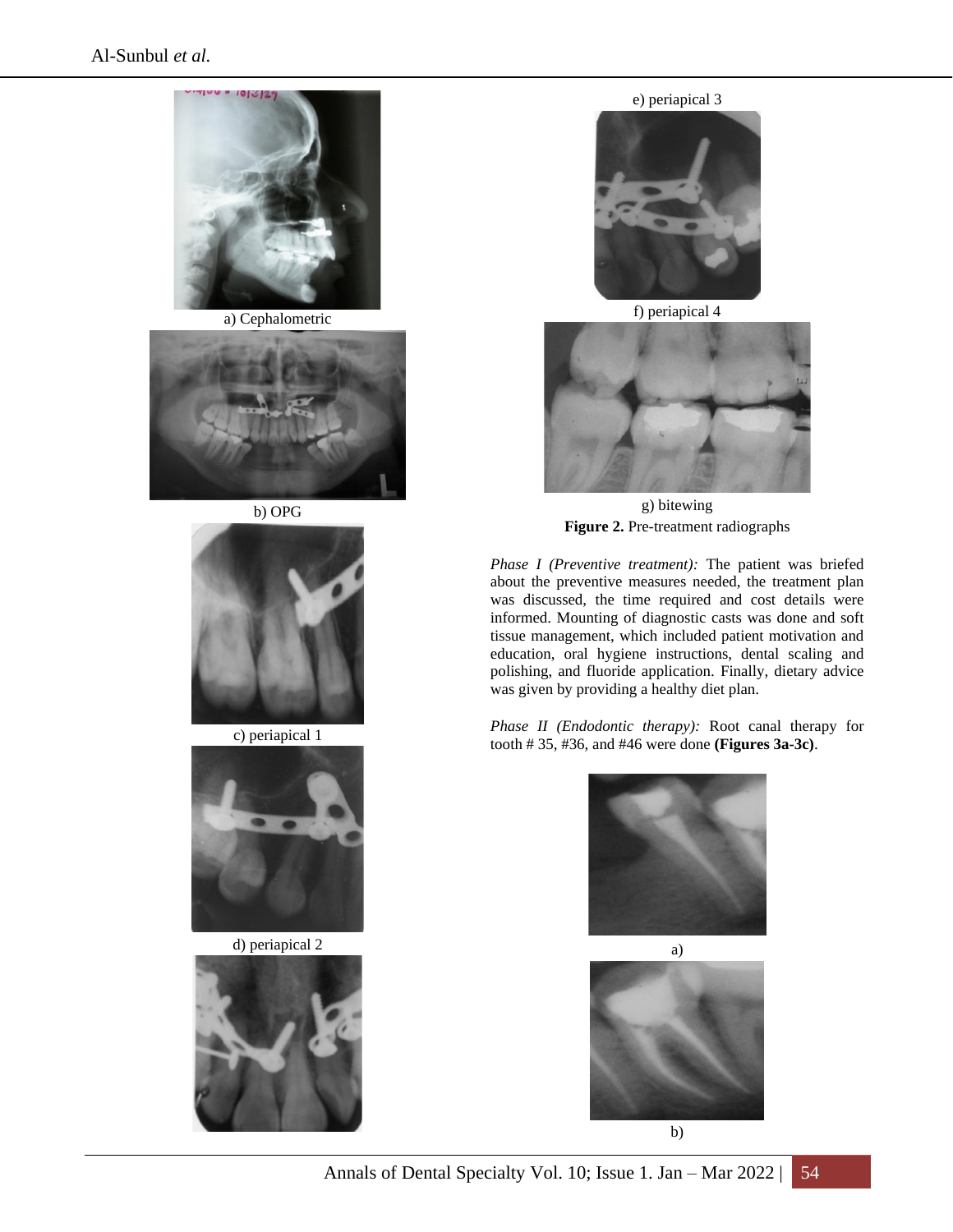

Figure 3. a) Post root canal radiograph of tooth # 35, b) Post root canal radiograph of #36, c) Post root canal radiograph of #46

*Phase III (Pre-prosthodontic phase):* Diagnostic wax-up was done to rebuild the occlusal scheme in CR=CO **(Figures 4a-4c)** and elimination all interferences. Fabrication of temporaries, templates and surgical implant stints was performed followed by temporization, composite post  $\&$  core for tooth  $# 36, 46,$  and temporary mandibular RPD. As far as the surgical phase was concerned, mandibular distraction and implant fixture #33-43 (regular platform 4.4mm) were performed **(Figures 5a-5c)**.



a) Wax up right side



b) Wax up frontal view



c) Wax up left side **Figure 4.** Diagnostic wax-up



a) Extraoral view



b) lower anterior view



c) intraoral frontal view **Figure 5.** Temporary mandibular RPD and Distraction implant

*Phase IV (Prosthodontic therapy):* Definitive treatment plan included PFM crowns for #36, 46, Ceramic only for #37, 47, and 48, Implant-supported FPD #35-45 followed by clinical remount **(Figures 6a-6f)**.



a) Frontal view 1

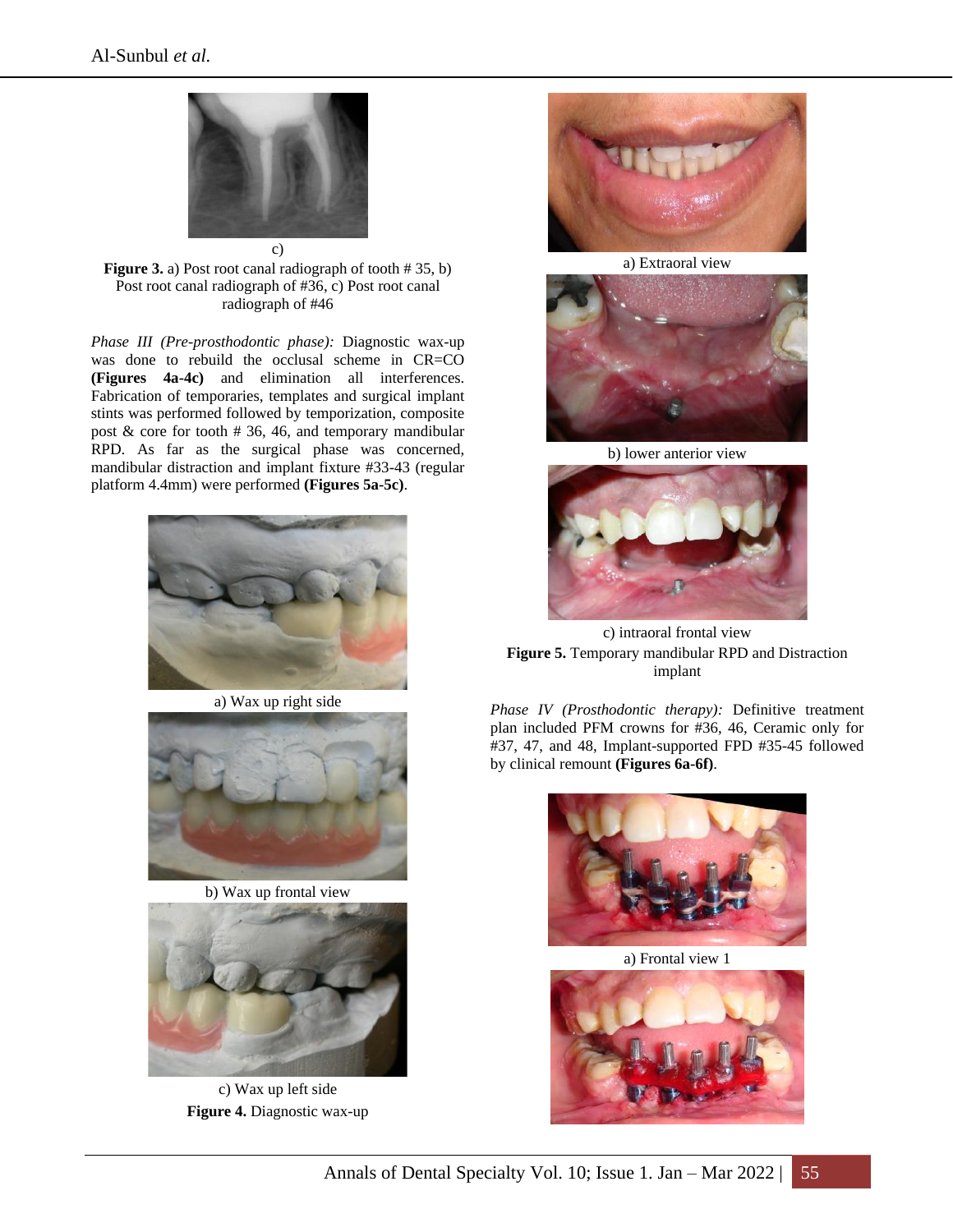

c) impression 1



d) frontal view 2



e) frontal view 3



f) impression 2 **Figure 6.** Prosthodontic therapy stages



a) OPG



b) Peri-apical upper posterior



c) Peri-apical lower posterior



d) Peri-apical lower left anterior



e) Peri-apical lower right anterior



f) Bitewing left side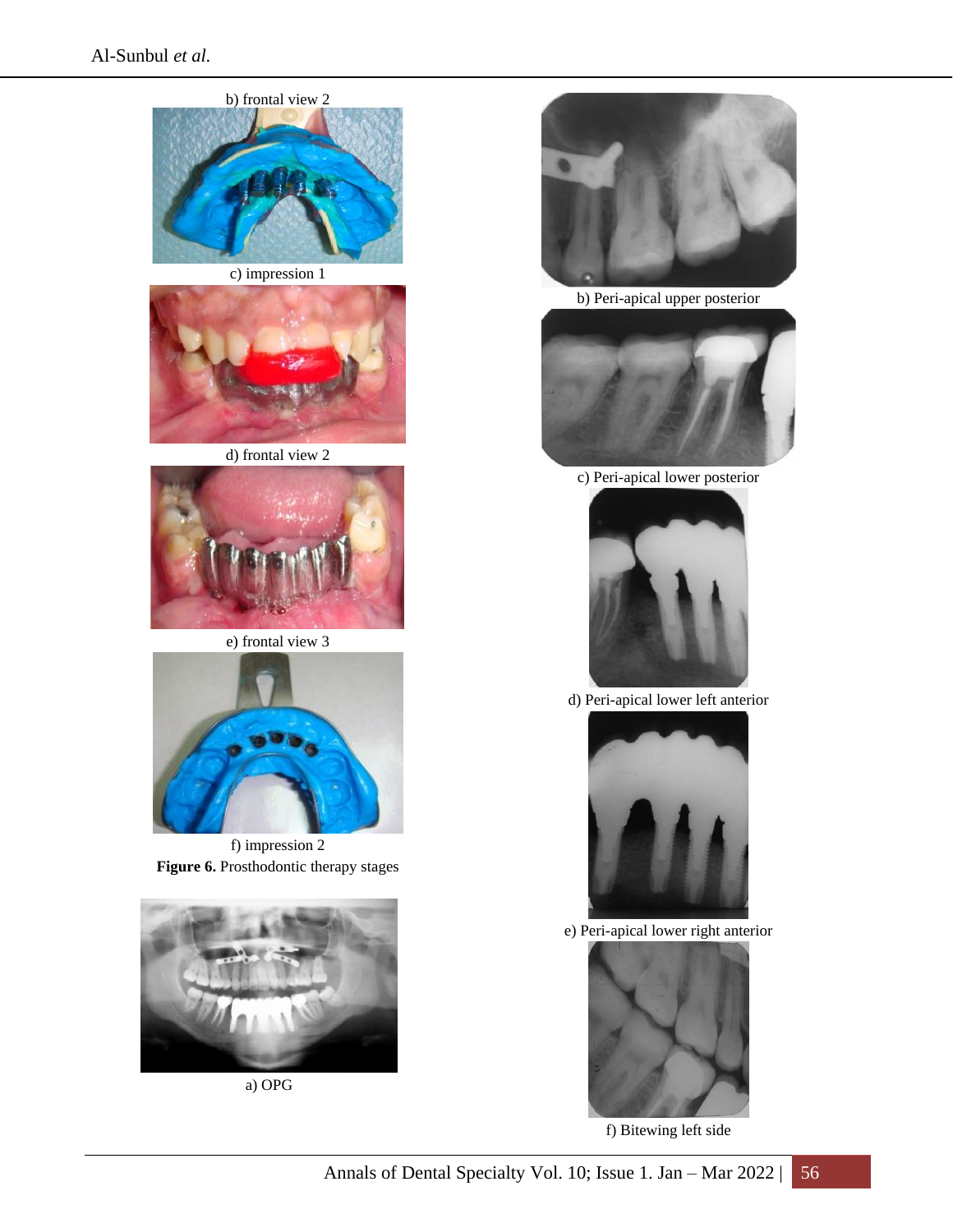

g) Bitewing right side **Figure 7.** Post-treatment radiographs

## **Results and Discussion**

This case was completed with mandibular distraction with anterior implants **(Figures 7a-7g)**. Mandibular distraction osteogenesis has been used to correct mandibular anomalies since 1992, uncommon to get a skeletal movement greater than Orthognathic surgery. The technique includes progression separating the two pieces of cut bone to make easier bone filling and stretching. The ultimate form of the bone depends on the position of the retractor and distraction vector. Three-dimensional (3D) digital technology is used to plan these types of surgeries and predict the results through computed tomography (CT) scans and nuclear magnetic resonance (NMR) [10].

Another similar case of a 65-year-old man with no significant medical history complains of dissatisfaction with conventional care complete prosthetic treatment leading to severe atrophy alveolar ridge. He showed Grade 4 mandibular atrophy preoperative use according to the Atwood classification lateral transcranial X-ray. After clinical examination, the patient underwent anteroposterior tomography and cephalography before distraction and implant placement. The operation is performed under general anesthesia because of the risk of bleeding from the floor of the mouth. The fully vascularized osteotomy surface is optimal distraction osteogenesis and impairment dissected through the supraperiosteal segment of the osteotomy. Soft-tissue dissection is a modified Edlan-Mejchar technique. The only difference is to create a superior pedicled periosteal flap to cover the osteotomy space [11].

Distraction osteogenesis (DO) is an interesting surgical technique that uses the body's ability to heal itself. An osteotomy is performed in areas of reduced bone mass, and traction is applied daily by a distraction device to separate the bony margins, virtually simulating natural growth. Over time, the gap increases by 1 mm per day in mature bone and 2 mm per day in young children and infants. The space is ossified from the edge to the center by healing new bone distraction healing. In addition to the formation of new bone in the distraction space, all the tissue in the adjacent site is also generated by the tensile stress action of the overlying soft tissues. In this way, the site is reconstructed with all the local tissues, including bone, nerves, muscles, blood vessels, lymphatics, tendons, and fascia [12, 13].

# **Conclusion**

Mandibular distraction with anterior implants provided excellent clinical outcomes and high patient satisfaction. Mandibular distraction osteogenesis is useful in managing craniofacial problems, however, more clinical trials are needed to evaluate the long-term success and to compare the treatment with conventional treatment procedures.

## **Acknowledgments:** None

**Conflict of interest:** None

**Financial support:** None

## **Ethics statement:** None

## **References**

- 1. Sahoo NK, Issar Y, Thakral A. Mandibular distraction osteogenesis. J Craniofac Surg. 2019;30(8):e743-6.
- 2. Michelinakis G, Apostolakis D, Kamposiora P, Papavasiliou G, Özcan M. The direct digital workflow in fixed implant prosthodontics: a narrative review. BMC Oral Health. 2021;21(1):1-24.
- 3. Shakir S, Bartlett SP. Modern mandibular distraction applications in hemifacial microsomia. Clin Plast Surg. 2021;48(3):375-89.
- 4. Liu W, Cai H, Zhang J, Wang J, Sui L. Effects of immediate and delayed loading protocols on marginal bone loss around implants in unsplinted mandibular implant-retained overdentures: a systematic review and meta-analysis. BMC Oral Health. 2021;21(1):1- 14.
- 5. Lee JH, Kim SH, Yoon HI, Yeo IS, Han JS. Implantassisted removable prosthetic rehabilitation after distraction osteogenesis in a patient with ameloblastoma recurrence: a case report. Medicine. 2019;98(49).
- 6. Makowiecki A, Hadzik J, Błaszczyszyn A, Gedrange T, Dominiak M. An evaluation of superhydrophilic surfaces of dental implants-a systematic review and meta-analysis. BMC Oral Health. 2019;19(1):1-13.
- 7. Logjes RJ, Mermans JF, Paes EC, Muradin MS, Griot JP, Breugem CC. Assessment of health-related quality of life in robin sequence: a comparison of mandibular distraction osteogenesis and tongue-lip adhesion. Plast Reconstr Surg. 2019;143(5):1456-65.
- 8. Altaweel AA, Baiomy AA, Shoshan HS, Abbas H, Abdel-Hafiz AA, Gaber AE, et al. Evaluation of osteogenic potential of Cissus quadrangularis on mandibular alveolar ridge distraction. BMC Oral Health. 2021;21(1):1-8.